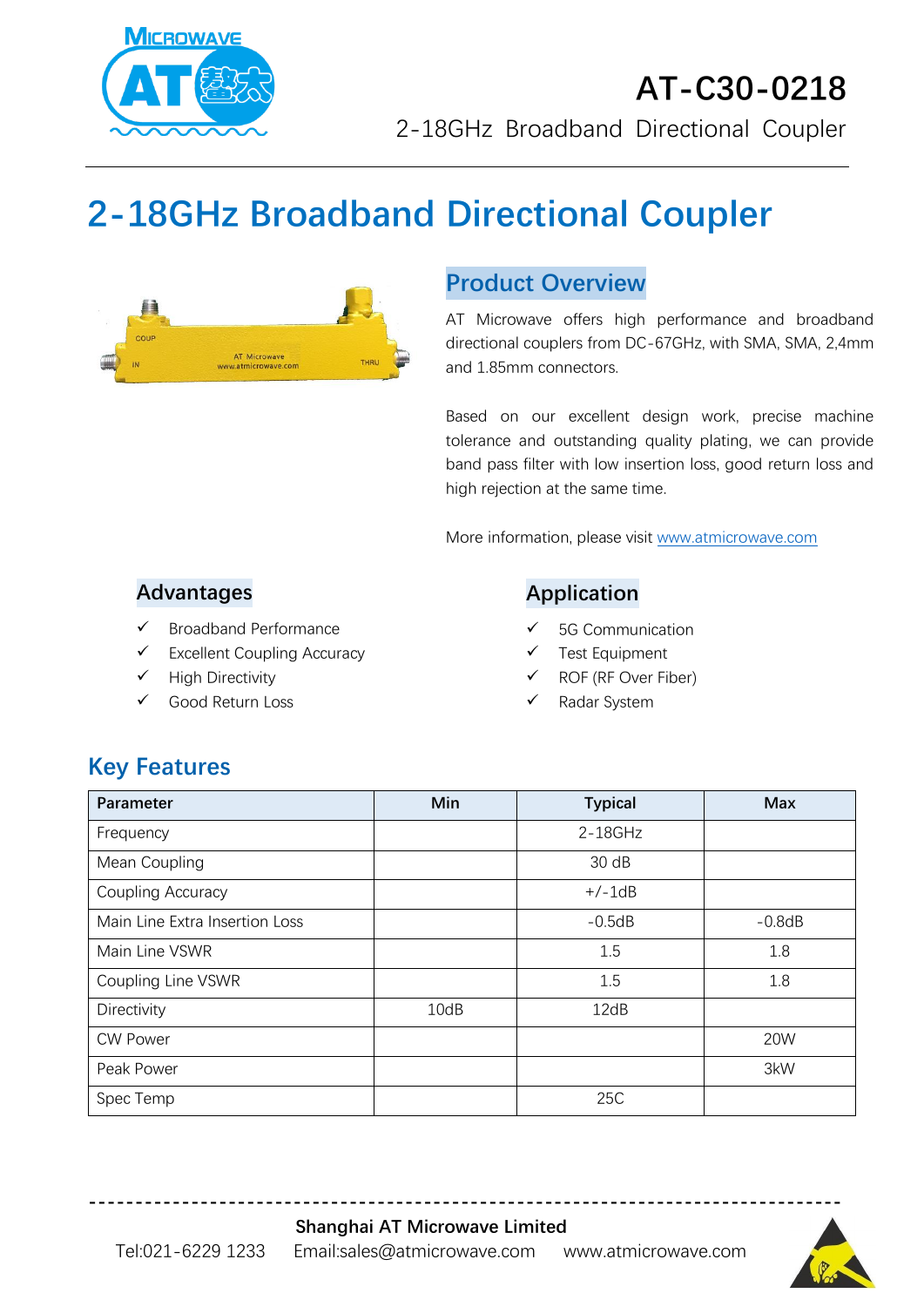

#### **Mechanical Information**

| <b>Item</b>               | <b>Description</b> |  |
|---------------------------|--------------------|--|
| Input Port                | <b>SMA Female</b>  |  |
| Output Port               | <b>SMA Female</b>  |  |
| Case Material             | Aluminum           |  |
| Finish                    | Painted            |  |
| Weight (Without Heatsink) | 80 <sub>g</sub>    |  |
| Size:                     | 45x15x11 mm        |  |

## **Absolute Maximum Ratings Table**

| Parameter                   | Value            |
|-----------------------------|------------------|
| RF Input Power CW           | 20W              |
| Operating Temperature(note) | $-40$ to $+85C$  |
| Storage Temperature         | $-65$ to $+125C$ |

### **Notes:**

- 1. Datasheet may be changed according to update of MMIC, Raw materials , process, and so on.
- 2. This data is only for reference, not for guaranteed specifications.
- 3. Please contact AT Microwave team to make sure you have the most current data.

# **Dimension:** (unit in mm)